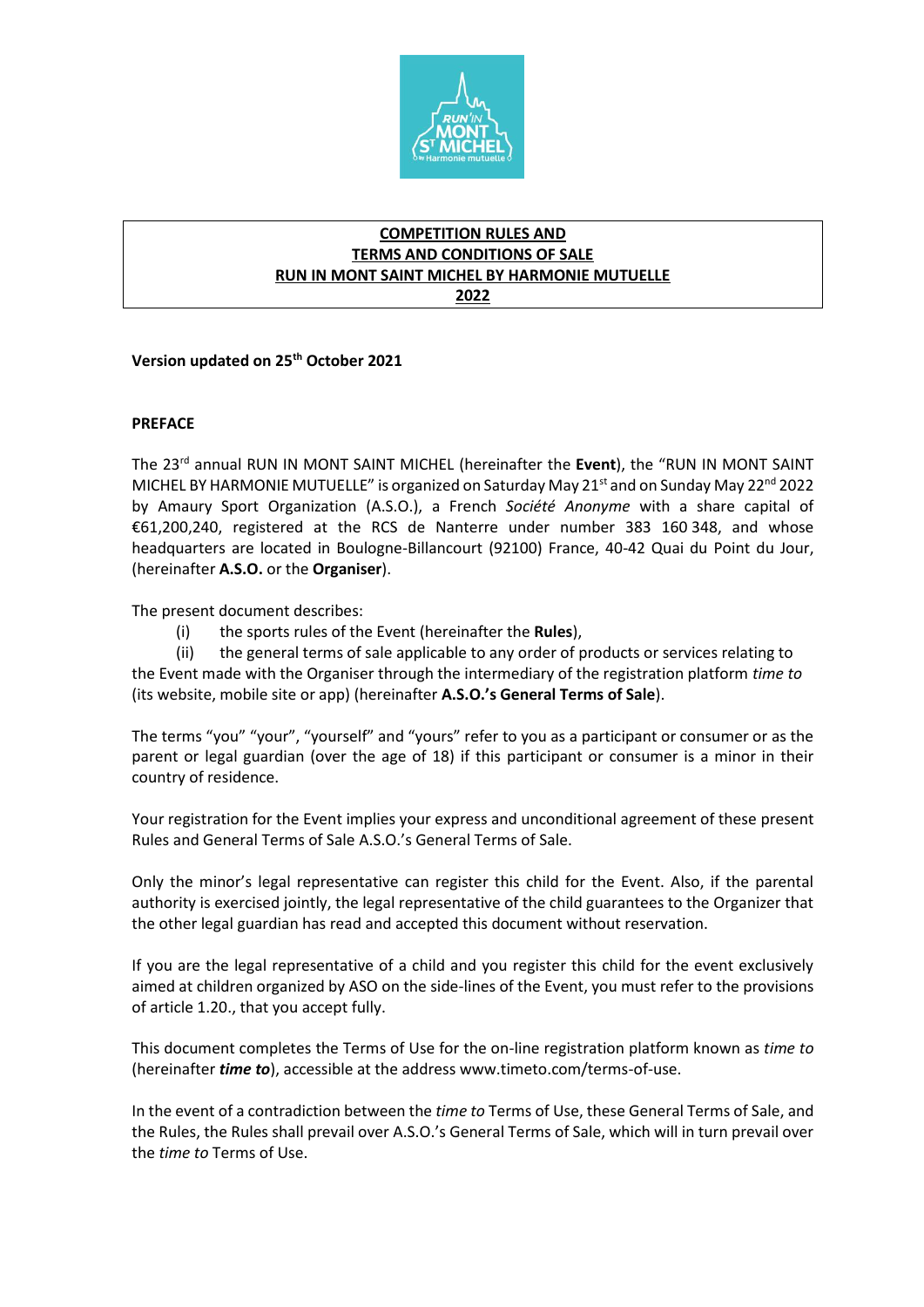The Organiser may revise and update A.S.O.'s General Terms of Sale and the Rules at any time; make sure to check them regularly. Any changes which are made apply immediately after notification, through any means including, but not limited to, publication of a revised version of these General Terms of Sale and Rules on the Event's website [https://www.timeto.com/sports/running/run-in-mont-saint-michel-by-harmonie-mutuelle.](https://www.timeto.com/sports/running/run-in-mont-saint-michel-by-harmonie-mutuelle) In the event of significant changes to the General Terms of Sale and/or the Rules, the Organiser will strive to inform you by email at the address provided on *time to*.

## **N.B.! Role of** *time to***:**

The *time to* site, through which you have placed your order, enables sellers and professional organisers to list and sell their products and services. Although the *time to* platform facilitates transactions carried out on it, *time to* is not the seller nor the organiser of products and services relating to the Event.

Consequently, the sale of products or services relating to the Event, a sales contract is formed only between yourself and the Organiser. The Organiser is responsible for the sale of products or services relating to the Event and any claims or other problems arising or connected to the sales contract between you and the Organiser.

## **I. SPORTS RULES**

These sporting rules (hereinafter the **Rules**) apply to all participants in the Event. In the event of a conflict between the General Terms of Sale, the provisions of the Rules prevail.

## **1.1.THE ROUTE**

The half-marathon course is 21.097k, the marathon course is 42.195k and the trail course is 55k in accordance with international rules for road races (World Athletics Rules).

The details of the route /routes will be presented on the Event's website and its social networks later on.

## **1.2.PARTICIPATION CONDITIONS – LICENCE – MEDICAL CERTIFICATE**

To take part in the Event, you must be at least :

- 20 (twenty) years old by December 31, 2022 at the latest for the Marathon & the Trail de l'Archange,
- 18 (eighteen) years old by December 31, 2022 at the latest for the half marathon & the Duo Marathon,
- 16 (sixteen) years old by December 31, 2022 at the latest for the 10km.

In agreement with the French Athletics Federation (hereinafter the **FFA**), the age categories will give rise to a separate ranking. Runners are reminded that checks will be carried out during the Event to ensure that it takes place according to these regulations, namely in terms of age requirements and medical certification.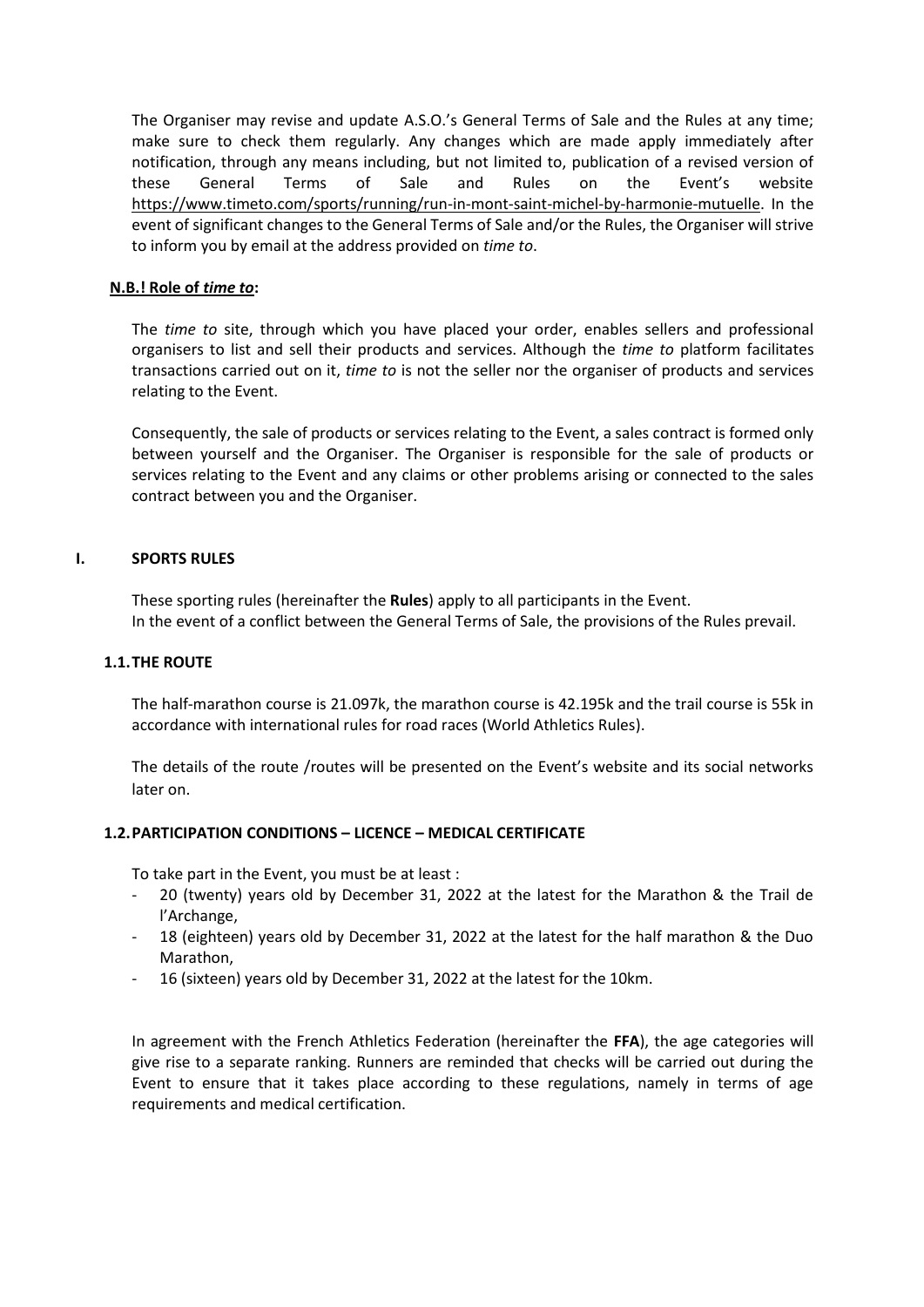Participants are reminded that checks will be carried out during the Event to ensure that it takes place according to these rules, in particular according to the terms relating to age and medical certificates.

By participating in the Event, you are participating in one of the sporting events organised or approved by sports federations. Consequently, your participation is subject to the compulsory presentation of :

- **One of the following licences issued by the FFA:** « Athlé Compétition », « Athlé Entreprise », « Athlé running » or « Pass' J'aime Courir », being valid at the date of the Event.
- **A valid licence issued by one of the following French Federation,** on which is stated « non contre-indication à la pratique du sport en compétition », « non contre-indication à la pratique de l'Athlétisme en compétition » or « non contre-indication à la pratique course à pied en compétition » :
	- o Fédération des clubs de la défense (FCD),
	- o Fédération française du sport adapté (FFSA),
	- o Fédération française handisport (FFH),
	- o Fédération sportive de la police nationale (FSPN),
	- o Fédération sportive des ASPTT,
	- o Fédération sportive et culturelle de France (FSCF),
	- o Fédération sportive et gymnique du travail (FSGT),
	- o Union française des œuvres laïques d'éducation physique (UFOLEP) ;
- or, for those who do not hold such a license and who are eligible to take part in these competitions, presentation of this **medical certificate or its copy**, **which must be dated within a year of the date of the race.**

Mandatory wording on the medical certificate: It is specified that your medical certificate must imperatively stating one of the following three mentions:

- « non contre-indication à la pratique de l'athlétisme en compétition »: the lack of any contraindication to the practice of competitive athletism.
- « non contre-indication à la pratique de la course à pied en compétition »: the lack of any contraindication to the practice of competitive running.
- « non contre-indication à la pratique du sport en compétition »: the lack of any contraindication to the practice of competitive sport.

Prior to the Event, participants may send their medical certificate or photocopy of the licence in digital format through the upload tool accessible on their *time to* account.

Any medical certificate that is sent by post or by email will not be considered.

These digital items must be submitted sufficiently in advance of the Event and no later than fifteen days prior the Event to enable the Organiser to approve them. The participant should, therefore, check their *time to* account to ensure their document has been approved. If this is not the case, this item should be physically submitted when the race numbers are collected.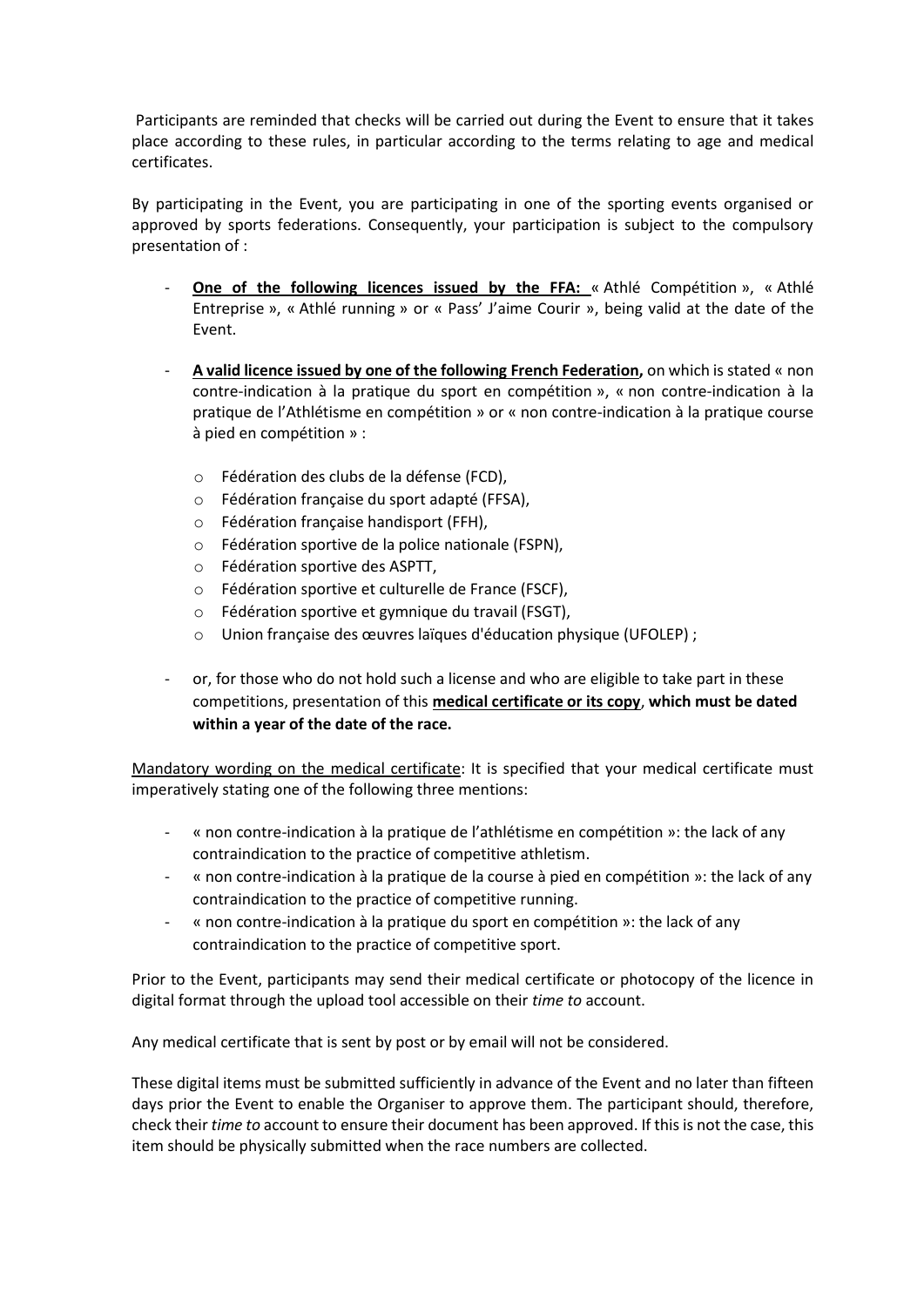Checks on the authenticity of medical certificates and licences may be carried out on site, even if participants have already uploaded these items via their *time to* account. participants must, therefore, be able to provide these items when they collect their race numbers or during the Event.

## WARNING! Foreign participants:

Foreign licence holders must provide a medical certificate stating one of the mandatory wordings, even if they are holders of a competition licence issued by a federation which is affiliated to the IAAF.

This certificate must be dated and must have been established within the year preceding the Event, signed and allow the authentication of the doctor, whether the latter is based in France or not. If the doctor is foreign, the medical certificate must be drawn up in one of the following languages: French, English, Spanish, German, Italian or Portuguese. A French translation must be enclosed with medical certificates drawn up in English, Spanish, German, Italian or Portuguese.

Registration in the Event implies the express and unreserved acceptance by each Participant of these rules.

# **1.3. HEALTH PROTOCOL - - CONDITIONS OF PARTICIPATION RELATED TO THE COVID-19 EPIDEMIC**

1.3.1. In order to ensure the health safety of participants, the Organiser may issue a Health Protocol and in particular introduce an obligation of provision of a document proving the participant's non-infection by the COVID-19 virus.

In order to participate in the Event, the participate shall strictly comply with the said Health Protocol and acknowledges the Organizer's right to refuse any participant's participation / access to - or to exclude them from - the Event for non-compliance with the measures enacted, without the Organiser being liable for this reason.

You will be informed of the provisions of this Health Protocol by a communication sent to the e-mail address provided during your registration to the Event on *time to.*

Regarding the abovementioned document proving the non-infection by the COVID-19 virus issued by the Organiser:

The nature of this required document will be determined by the Organiser, taking into account elements including the requirements of the competent authorities and the state of scientific and technical knowledge, in particular screening, on the day of the Event.

It may in particular consist of a sworn statement of non-infection, a PCR or antigen test results or any other type of test. performed on the day of the Event.

These Documents contain health data, which will only be viewed / consulted by the competent personnel of the Organiser when collecting the bibs and / or during the Event.

None of this data will be retained by the Organiser.

In the event that you do not respect this access condition issued by the Organiser, you will not be able to collect your bib and will not be able to participate in the Event, without the Organiser being liable for this reason.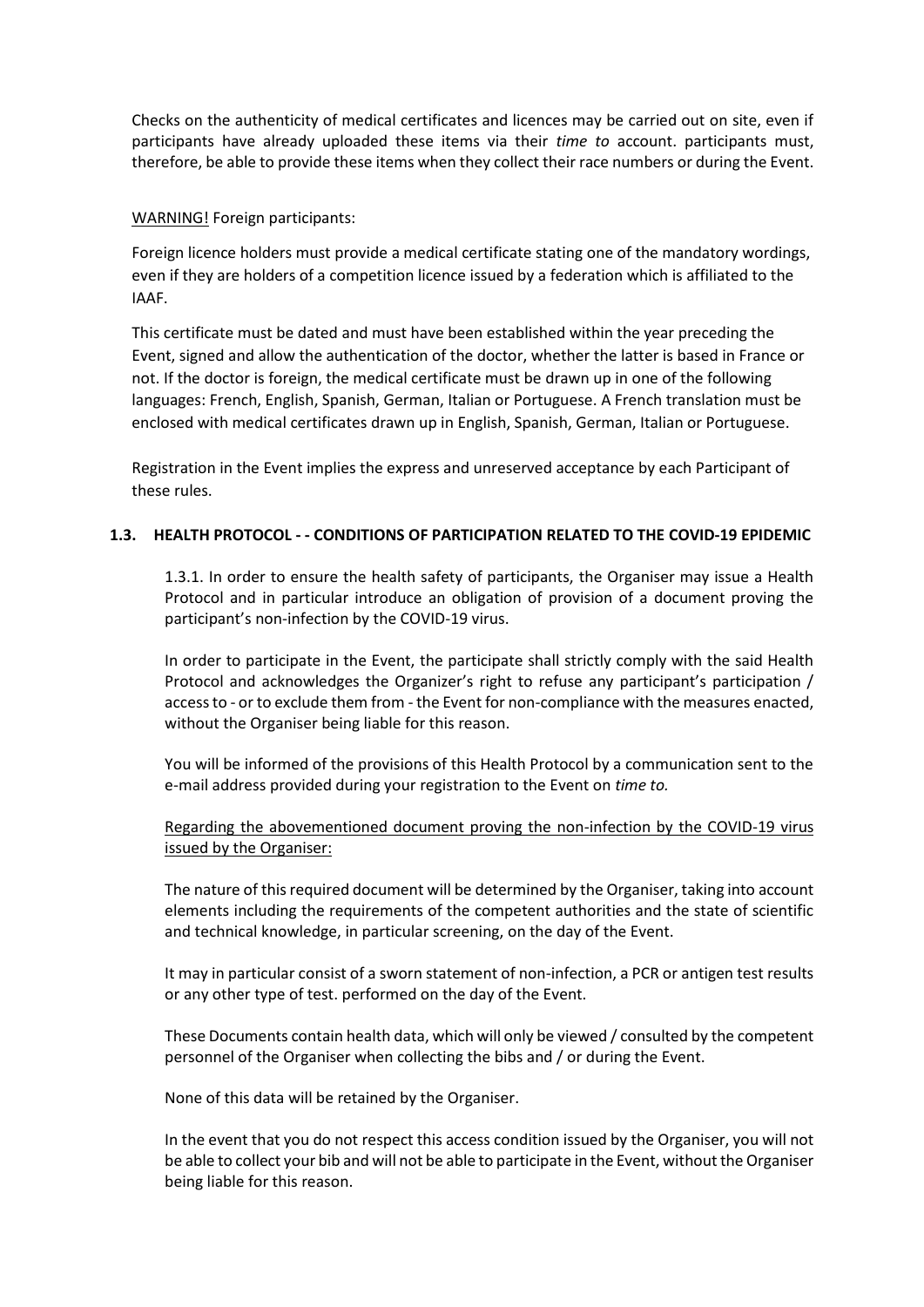#### **1.4. RACE NUMBER COLLECTION**

Participants' race numbers will be sent by post by regular mail. A.S.O. will send race numbers from 17th Avril 2022. Participants receiving their race number by post will be notified by email or text message.

From 10th April at midnight, participants who haven't uploaded their Supporting Documents on the platform will need to present them physically at Run In Mont Saint-Michel Village.

Any Participant who has not received their number but did receive notification that it was sent, must inform A.S.O. at the following address: runinmsm@aso.fr before 15th May 2022 at midnight.

Participants who provide this information will be issued with a replacement race number (hereinafter the "Replacement Race Number") to be picked up at Run In Mont Saint-Michel Village, upon presentation of a valid piece of ID. The exact address as well as the collection times will be communicated by A.S.O. at a later date.

The race number will be mandatory in order to access to the departure area and must remain completely visible throughout the race, including in the event of bad weather.

#### **1.5.2022 REGISTRATION CONDITIONS AND PRICES**

Registrations for the Event may only be done on *time to* (via the www.time-to.com website, its mobile site or its app), from November 3rd 2021.

Any person who wishes to participate in the Event accepts to sign up as a member of *time to* beforehand. As a result, the participant must fill in a *time to* registration form and accept the *time to time to* Terms of Use and Confidentiality Policy unconditionally. The participant undertakes to only fill in the information relating to their identity.

All registrations to an Event are personal, final and irrevocable, and refunds cannot be issued under any circumstances, unless it is specifically mentioned in the Rules.

Each registration gives rise to a race number. Race numbers cannot be transferred under any circumstances.

Anyone who transfers his race number to another person will be held responsible in the event that the latter is the victim of or causes an accident during the race.

The organisation declines all responsibility should such an accident occurs.

In case of registration as a team, the registration of each team mate is irrevocable and final. No replacing of a teammate will be possible.

Any person who wishes to participate in the Event accepts to sign up as a member of *time to* beforehand. As a result, the participant must fill in a *time to* registration form and accept the *time to time to* Terms of Use and Confidentiality Policy unconditionally. The participant undertakes to only fill in the information relating to their identity.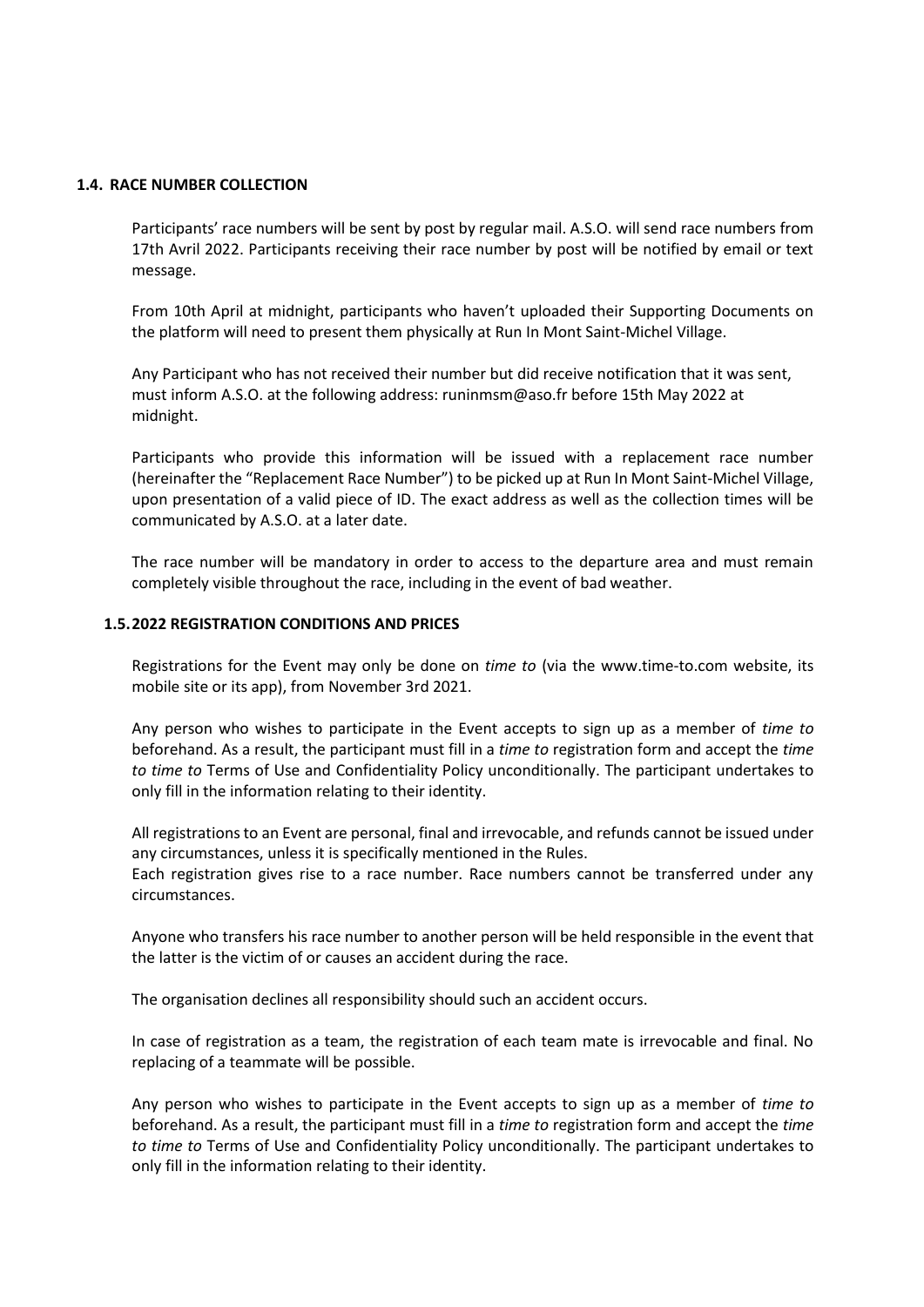It is reminded that A.S.O.'s Generals Terms of Sale are applicable to Bibs purchase.

#### 2022 PRICES

The Organisation reserves the right to limit the number of race numbers available in the Event for safety reasons.

Race number prices may vary depending on your event registration date:

#### **2022 PRICES**

#### **Marathon :**

- Price 1 : €55 from 3<sup>th</sup> November 2021 to 16<sup>th</sup> November 2021, within the limit of 200 bibs
- **Price 2 :** €60 from 17th November 2021 to 26th January 2022
- **Price 3 :** €65 from 27th January 2022 to 4th May 2022
- **Price 4 :** €70 from 5th May 2022

#### **Duo-Marathon :**

- Price 1 : €65 from 3<sup>th</sup> November 2021 to 16<sup>th</sup> November 2021, within the limit of 50 bibs
- **Price 2 : €70 from 17<sup>th</sup> November 2021 to 26<sup>th</sup> January 2022**
- **Price 3 :** €75 from 27th January 2022 to 4th May 2022
- **Fice 4 : €80 from 5<sup>th</sup> May 2022**

#### **Trail :**

- **Price 1 :** €65 from 3th November 2021 to 16th November 2021, within the limit of 200 bibs
- **Price 2 :** €70 from 17th November 2021 to 26th January 2022
- **Price 3 : €75 from 27<sup>th</sup> January 2022 to 4<sup>th</sup> May 2022**
- **Price 4 : €80 from 5<sup>th</sup> May 2022**

#### **Half-marathon :**

- Price 1 : €28 from 3<sup>th</sup> November 2021 to 16<sup>th</sup> November 2021, within the limit of 100 bibs
- **Price 2:**  $\epsilon$ 31 from 17<sup>th</sup> November 2021 to 26<sup>th</sup> January 2022
- **Price 3 :** €34 from 27th January 2022 to 4th May 2022
- **Price 4 :** €37 from 5th May 2022

#### **10km :**

- **Price 1 :** €18 from 3th November 2021 to 16th November 2021, within the limit of 100 bibs
- **Price 2 :** €21 from 17th November 2021 to 26th January 2022
- **Price 3 :** €24 from 27th January 2022 to 4th May 2022
- **Price 4 :** €27 from 5th May 2022

In the event that the limited quantities corresponding to the categorie PRICE 1 was reached respectively before November 16<sup>th</sup> 2021, the price corresponding to the category immediately higher, within the limit of quantities available, would be applied regardless of the dates indicated in the preceding table.

The prices are expressed in Euros, all taxes included, at the rate in effect on the day of your registration.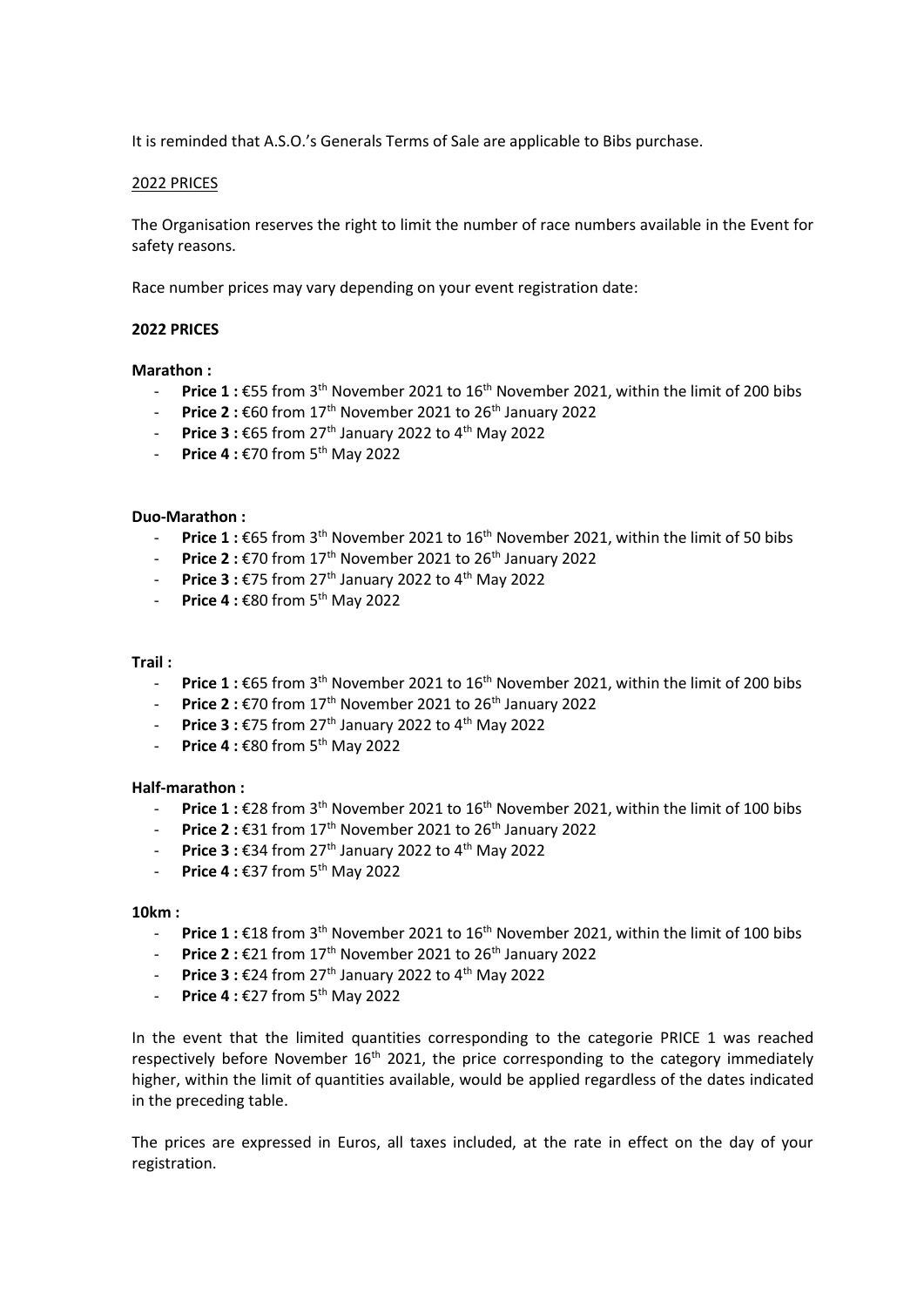The Organiser may arrange special offers which may give you a reduction on the price of your race number.

## **1.5. CANCELLATION FROM THE PARTICIPANT'S INITIATIVE**

For participants wishing to subscribe, "cancellation" insurance is available within the subscription of the PASS EVENT J'AIME COURIR for the 10 km, half-marathon, marathon, duo-marathon and trail when registering for the Event on *time to*, its policy can be consulted on the Event website http://www.jaimecourir.fr/pdf/AssuranceAnnulation PassEvent.pdf, Registration / Register / Insurance and available o[n http://www.jaimecourir.fr/pdf/AssuranceAnnulation\\_PassEvent.pdf.](http://www.jaimecourir.fr/pdf/AssuranceAnnulation_PassEvent.pdf)

It must be taken out before the order is validated. This option will allow you, under particular terms established by the insurer chosen by the Organiser, to allow you to be reimbursed for part or all of your race number only, excluding any other products or services ordered.

## **1.6. OFFICIAL JURY – CHONOMETRY – FEEDING POINTS**

Run in Mont-Saint-Michel carries the national FFA label.

The whole road will be timed. The Official Jury consists of a referee of the FFA, whose decision power is final. The referee is assisted by judges, also appointed by the FFA.

Feeding stations are set up along the whole route every 5km (except for the Trail, 5 feeding points in total) and after the finish line for all the participants

Participants will have a maximum of five hours thirty (5h30) for the Marathon and Duo Marathon, two hours fifty (2h50) for the half marathon, one hour thirty (1H30) for the 10Km, and eleven hours (11h) for the trail, to cover the whole route to the finish line. Any participant exceeding this real limit time, even if crossing the finish line, will be downgraded.

Once the end of race vehicle has passed by, participants must comply with the traffic regulations of the "Code de la Route" (French highway code).

## **1.7. GENERAL SERVICES**

Road safety is especially managed by the Préfecture de Police and medical services are provided by the Organiser's medical service provider and, if applicable, the Croix Rouge Française, the Protection Civile. They may decide to eliminate a participant for medical reasons. Under no circumstances will the Organiser be held liable by participants who have not finished their race, following a decision to eliminate that person taken by the general services.

## **1.8. ACCESS TO THE SITE AND SECURITY**

It is strictly forbidden to bring any objects to the Event site that may be dangerous or illegal, in particular drugs, firearms, blunt weapons and explosives.

To access the site and take part in the Event, the participant recognises and expressly agrees that the Organiser may call upon security personnel who will be authorised to check both people as well as inspecting their personal belongings. Everyone who wishes to access the site must comply with this check. If they refuse to do so they will not be authorised to access the site.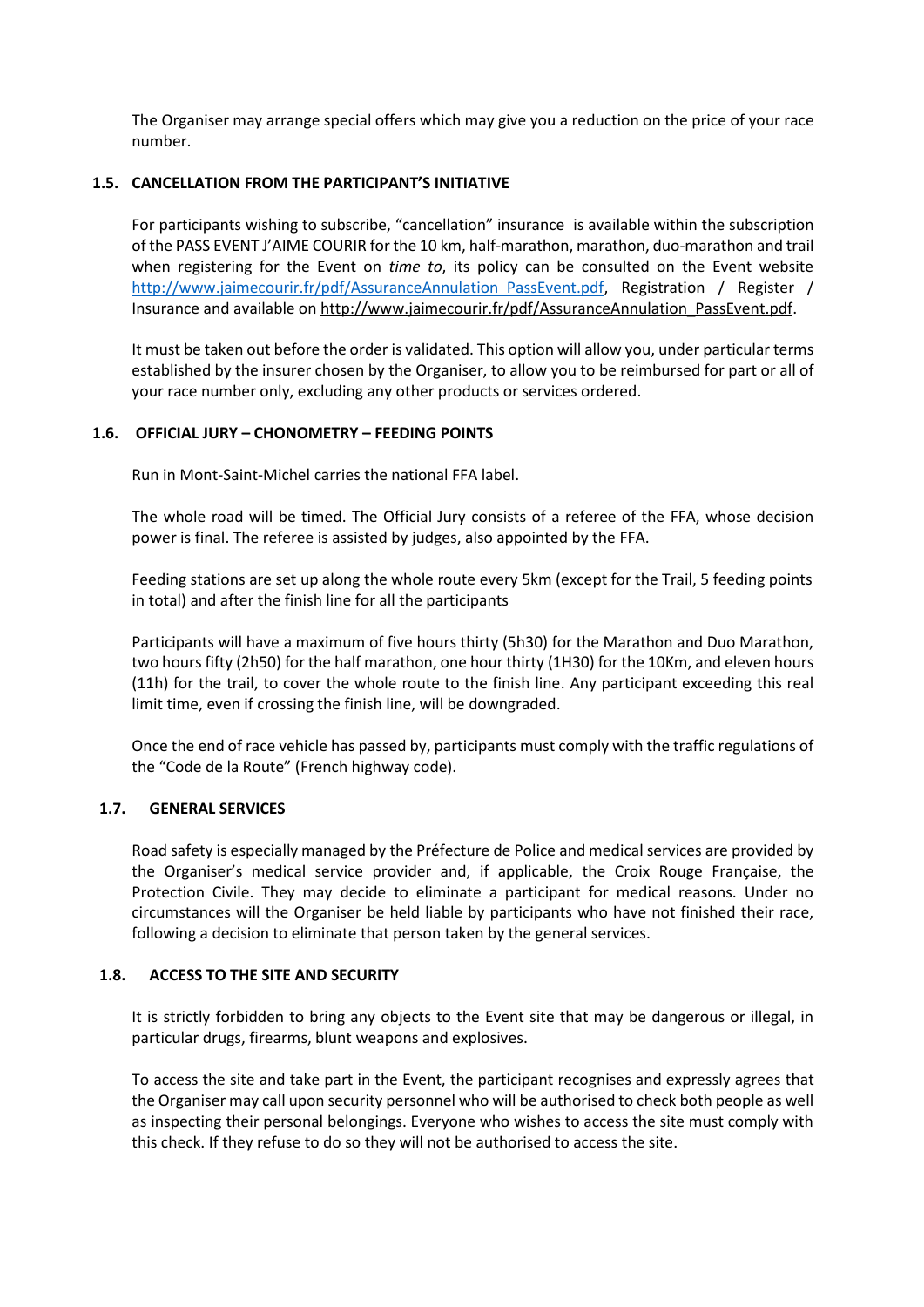The Organiser and the security staff may refuse access to the Event or prevent participants from taking part if their behaviour is likely to disturb the smooth running of the Event notably under the following, non-exhaustive circumstances: the use of any object which may hinder the race, the circulation and/or safety of other participants; the use of any distinctive promotion, in any form, of an opinion [political, philosophical or religious] likely to damage the image of the Event; abnormal, inappropriate or immoral behaviour of the participant, in particular if they appear to be under the influence of drugs or alcohol.

The route takes place on roads closed to traffic. Nevertheless, after the passage of the end of the race vehicle, the participants will have to conform to the rules of the French Highway Code.

## **1.9. TIMING**

All participants will be issued with an electronic chip when they pick up their race numbers (the chip is attached to the back of the race numbers), which will be automatically initialised on the start line and will track the conformity of the race at each antenna along the Event's route and at the finish line. In order to allow the timing chip to function properly it must not be folded or bent. The race number must be attached to the front of the bike. Participants who do not follow the route defined by the Organiser, who use human and/or material assistance, or who cross the finish line without their "chipped" race number will not be recorded as having finished.

The electronic detection system has been chosen according to strict reliability requirements. Despite tests conducted by the manufacturers, a very low percentage of cases of non-detection remains. Due to the lack of information resulting from this non-detection, the Organiser may be unable to show the official or real time for the participant concerned in the ranking. The Organiser cannot be held responsible for this.

## **1.11. INSURANCE**

**Cancellation insurance:** All participants in the Event can take out (i) a race number cancellation insurance when they register for the Event, as mentioned in Article 1.5 of this document, within the PASS EVENT J'AIME COURIR, available on [http://www.jaimecourir.fr/pdf/AssuranceAnnulation\\_PassEvent.pdf](http://www.jaimecourir.fr/pdf/AssuranceAnnulation_PassEvent.pdf)

**Civil liability insurance:** In accordance with current legislation, the Organiser has taken out insurance covering the financial consequences of its civil liability, that of its officials and that of all the participants in the Event. As for the civil liability of the participants themselves, the aforementioned insurance policy will only cover accidents caused by participants during the Event. This guarantee can apply in addition to or in lieu of other insurance policies that participants might take out. A copy of the insurance policy is available to all participants upon request.

**Personal accident:** All of the Event's participants, whether or not they have licences issued by a sports federation, may take out insurance when they register for the Event or, at the latest, when they collect their race numbers. This policy will pay out a sum in the event of physical injury (death or permanent disability) as a result of an accident which has occurred on the Event course. Compensation, according to the damages, will be paid if the insured person has an accident while participating in the Event.

**THIS INSURANCE IS OPTIONAL BUT IS HIGHLY RECOMMENDED.** It can be taken out in addition to or instead of any similar insurance cover and, in particular, any cover provided by a sports licence.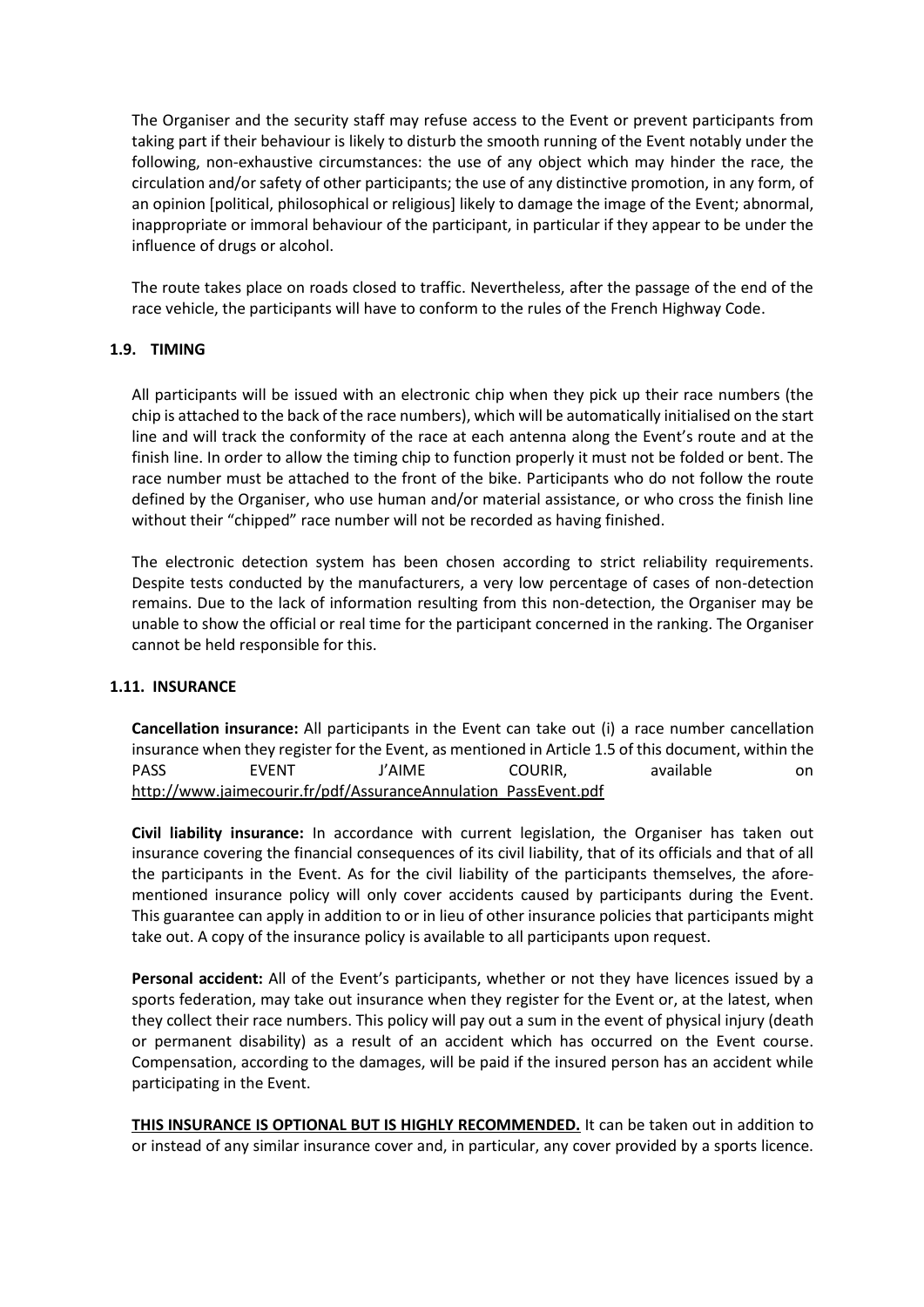The information notice and application form are available on the Event's website [\(Registration /](http://www.schneiderelectricparismarathon.com/inscription/assurances)  [Register / Insurance\)](http://www.schneiderelectricparismarathon.com/inscription/assurances).

**Material damage:** The Organiser will not be held responsible for damage (theft, breakage, loss, etc.) to participants' personal belongings. Participants may not, therefore, take action against the Organiser for any damage caused to their equipment. Taking out insurance against such risks is the responsibility of the participant.

# **1.12. USE OF IMAGES**

## **1.12.1. participant's image:**

The Event may be recorded for public communication purposes, in any form (notably through photos, videos, etc.), on any existing or future media, in any format, for any communication to the public around the world, for any use including advertising and commercial use. As such, each participant expressly grants the Organiser, its assignees and beneficiaries (notably its commercial partners) permission to record and reproduce, on any media and using any means, and subsequently to reproduce and represent, without remuneration of any kind, their name, voice, image and, more generally, their sporting activity within the context of the Event (hereinafter their "Image"), for a duration which may not exceed ten (10) years following the date of the Event. The participant expressly authorises the Organiser to concede to Event partners sub-licences for the use of the Image for commercial and advertising purposes.

The participant gives his express and irrevocable permission for the Organiser, its delegates and its successors (notably its commercial partners) in order to meet the requirements of advertising, promotional and/or commercial campaigns, to 1) apply any modifications, additions or deletions that it sees fit when using the participant's image in any of the circumstances defined above, and 2) associate and/or combine the participant's image with signatures, catchphrases, slogans, captions, brands, distinctive signs, legal notices, visuals and, in general, any element of any kind chosen by the Organiser to illustrate the means of communication in which the images are used.

The participant guarantees that they are not bound by an exclusive contract relating to the use of their Image.

The participants are informed and unconditionally agree that their participation in the Event involves the Organiser's official providers taking images of them. Images reproduced in photo and/or video format will be accessible on the *time to* site in the "My Account" area and for one year on the website of the Event under the heading "Results", and if applicable, on the website of A.S.O.'s photo or video service provider. In terms of the Event site, the participant agrees that they may be identified by any Internet user by their last name, first name and/or race number.

# **1.12.2. Event Images:**

Any communication of still and/or moving images of the Event recorded by the participant during their participation in the Event must be restricted to personal use and may not, under any circumstances, be used for advertising and/or commercial purposes outside the Event.

## **1.13. PERSONAL DATA**

Generally speaking, personal data communicated by the participants (hereinafter the **"Data"**) are destined for approved staff of the Organiser, which is the data controller of such Data..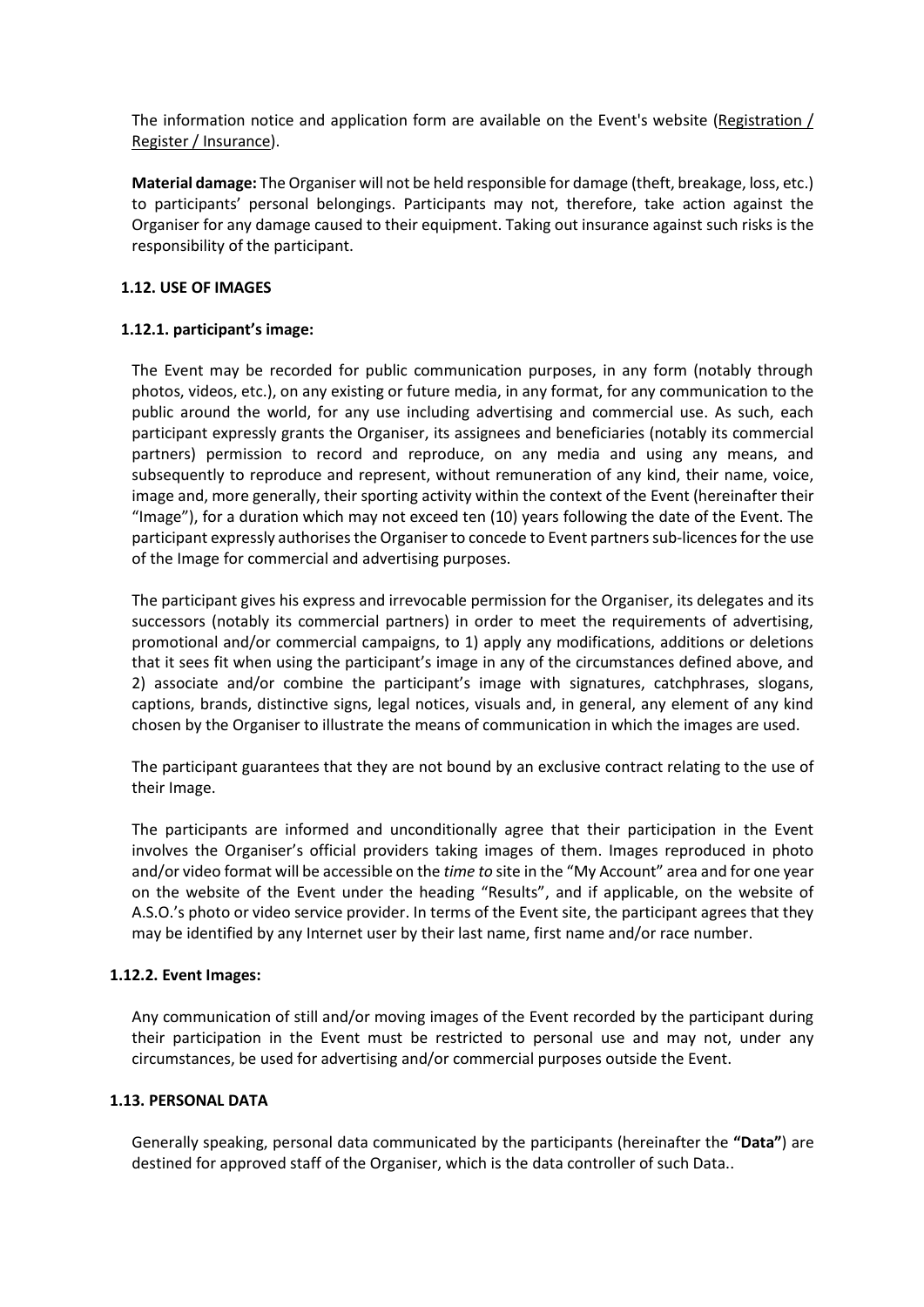For information on the Organiser's data protection policies, the Organiser ask you to refer to the A.S.O.'s General Terms of Sales. As a participant in the Event, the Organiser and also request that you carefully read the following provisions:

At the end of the Event, the information on your sporting performance (notably your result, your photos and videos) will be published on the Event site, and if applicable, on the FFA website or on the website of A.S.O.'s photo or video service provider.. Your results, alongside your full name and region may be picked up by any media outlet.

If you wish to oppose this publication for legitimate reasons, you must communicate this decision to the Organiser at runinmsm@aso.fr, prior to the Event and no later than thirty (30) days before the Event so that appropriate measures can be taken.

If you wish to oppose this publication on the FFA website for legitimate reasons, you must communicate this decision to the FFA a[t dpo@athle.fr](mailto:dpo@athle.fr) prior to the Event.

**Data retention period:** Data is kept for three years from the end of the Event. At the end of this period, A.S.O. will proceed with their temporary archiving for the duration of the applicable legal order for this type of service. Their access will then be limited in a legal or judicial framework.

## **Health data**

The Organiser will not keep any health data, possibly requested by the Organiser, under the conditions set out in Article 1.3. of the Rules, in order to prove the participant's non-infection with the COVID-19 virus.

## **1.14. AERIAL FILMING**

participants are informed that:

- on the day of the Event, remote controlled drones may be used for the purposes of media coverage;
- participants may find themselves throughout all or part of the Event, within 30 metres of these drones;
- If need be, safety instructions will be communicated to them which they must respect.

## **1.15. RESPECT FOR THE ENVIRONMENT**

In order to respect the environment and the natural surroundings in which the event takes place, it is strictly forbidden to leave litter (paper, plastic wrappers) on the route. Bins, and where appropriate sorting bins, will be provided at all feeding zones. participants must make use of them when disposing of waste.

participants must hold onto their litter and wrappers and wait until they reach the places set up by the Organiser to dispose of them.

The Organiser reserves the right to award time penalties or exclude participants from the race who deliberately dispose of their waste elsewhere than in these specific areas.

## **1.16. MANDATORY, FORBIDDEN, RECOMMANDED, ALLOWED EQUIPMENT ON THE ROUTE**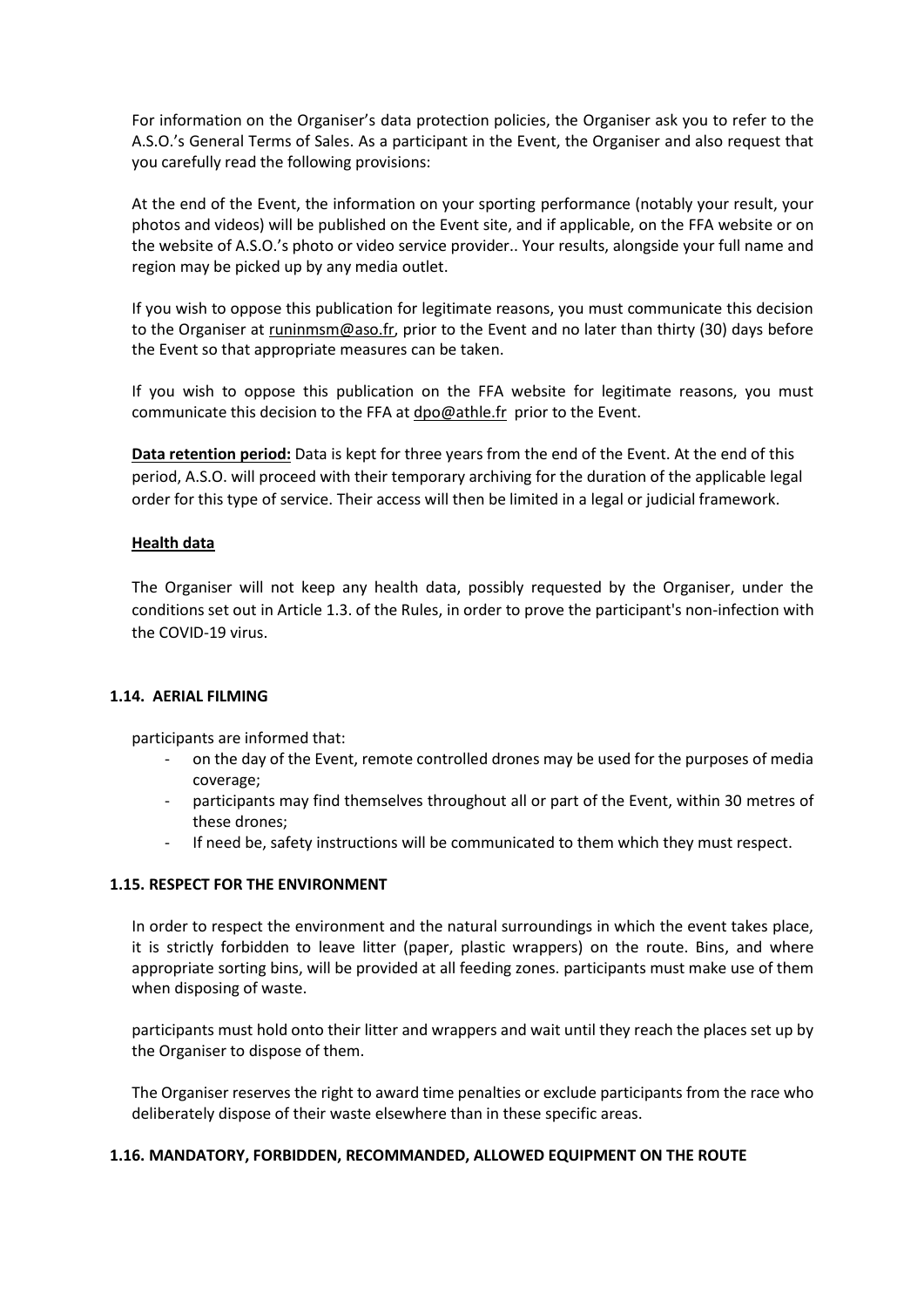INTERDICTION: Bicycles, scooters, skateboards, roller skates, self-balancing transporters, etc., wheeled and / or motorised vehicles, in particular personal following cars, are strictly forbidden on the route.

# **1.17. ANTI-DOPING TESTS**

The Event is a race organised under the authority of the FFC. As such, anti-doping controls may take place during the Event. participants in the Event undertake to strictly respect the ban on doping as well as the provisions concerning anti-doping tests, arising from the laws and regulations in force, in particular Articles L.230-1 et seq. of the French *"Code du Sport"* (Sports Code).

## **1.18. MODIFICATION -POSTPONEMENT- CANCELLATION**

If the circumstances so require, the Organiser reserves the right to modify at any time the route, the position of feeding stations and timing points, to delay the event and/or times of the Event, to stop the Event once it is under way, to cancel the Event or to impose a back-up route.

If the Event has to be cancelled due to a reason beyond the Organiser's control, in the event of force majeure, as defined by Article 1218 of the French Civil Code and French jurisprudence, according to the circumstances, the Organiser may propose offering compensation such as replacing the race by another event organised by the Organiser, postponing the Event or reimbursing the cost of the race number, less the registration fees, excluding all the participant's other expenses.

## **1.18.1. Cancelation/ postponement of the Event due to COVID-19**

If the Event has to be cancelled and/or postponed by the Organiser, for any reason related to the COVID-19 health crisis, the Organiser will propose you the reimbursement of the sums paid for your registration to Event and, if applicable, for the purchased options less the sums corresponding to the purchased options, which you could benefit from regardless of the holding of the Event.

## **1.18.2. Cancelation/postponement of the Event for any reason other than COVID-19**

If the Event has to be cancelled due to a reason beyond the Organiser's control, other than a reason related to the COVID-19 health crisis, the Organiser may propose offering compensation such as replacing the race by another Event organised by the Organiser, postponing the Event or reimbursing the cost of the race number, excluding all the participant's other expenses.

## **1.19. ADDITIONAL RACES AND RELATED EVENTS**

Participants or, where appropriate, anyone who is legally responsible for the participant, may be offered to participate through the *time to* site:

- in races in addition to the Event, i.e. any races organised or suggested by the Organiser alongside the Event in a festive atmosphere, taking place in the three (3) days prior to the Event or on the day of the Event (hereinafter, **Additional Races**),
- In events relating to the Event, i.e. any events organised by the Organiser with a view to the physical and mental preparation for the Event (e.g. conferences on the Event and preparing for it, physical tests, training sessions) (hereinafter, **Related Events**).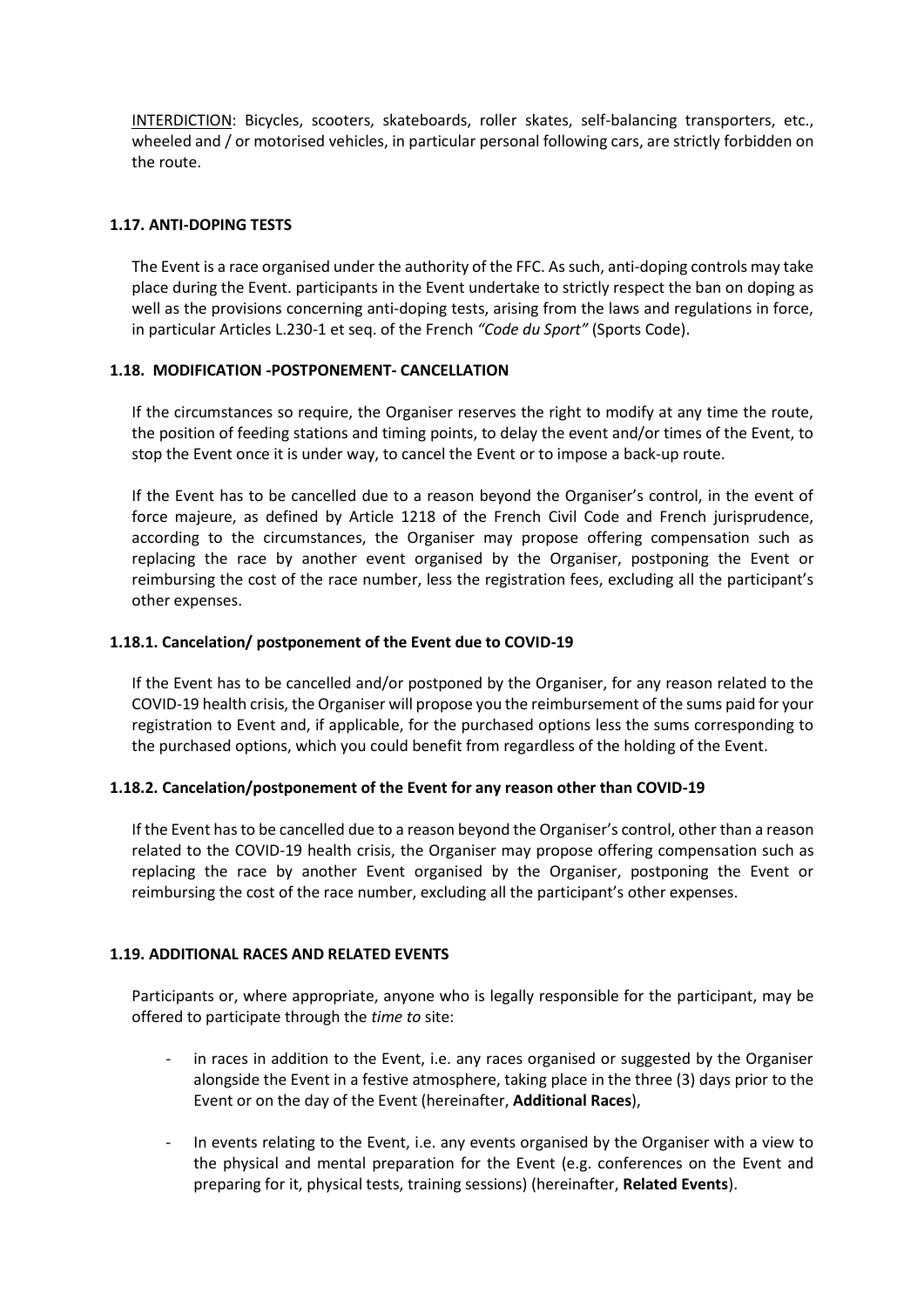participants in the Additional Races and Related Events recognise and accept that the provisions of Articles 1.12, 1.13, 1.18 et 1.16 (if the event takes place on a closed circuit) of these Rules apply to the Additional Races and Related Events. When reading these provisions, the term 'Event' should therefore be replaced by 'Additional Race' or 'Related Event'.

participants are informed that A.S.O. is not the actual organiser of all Additional Races and Related Events offered on *time to*.

Article 1.10 of these Rules applies to all Additional Races and Related Events for which A.S.O. is the organiser.

For any damages incurred during Additional Races or Related Events which A.S.O. has not organised, it may not be held liable under any circumstances.

List of the Additional Races : Pitch Marathoon's\* List of the Related Events :NA

**\*** = Races or Events organised by A.S.O.

## **1.20. Special Provisions related to PASS EVENT J'aime courir**

The J'aime courir PASS EVENT is a FFA product sold on time to and provides you :

- (i) acess to a personnalised programme created by Fédération Française d'Athlétisme running coaches.
- (ii) a cancelation insurance which will ensure that the registration fees of the holder of PASS EVENT (price of the bib) will be refunded if they are obliged to cancel their participation in the race before it begins, for one of the reasons indicated below: - Death, accident or illness of the insured participant, - Death, accident or serious illness (requiring hospitalisation) of a partner, child or parent, of the insured party, which takes place up to thirty days before the event, - Refusal of the insured party's visa by the French authorities, - Theft of the insured party's identity papers 48 hours before the start of the race, - Court summons. More information and exclusions available at : http://www.jaimecourir.fr/pdf/AssuranceAnnulation\_PassEvent.pdf
- (iii) access all the jaimecourir.fr services: advice, newsletter, training tools, news and running deals offered by the Fédération Française d'Athlétisme.

## **2. A.S.O.'S GENERAL TERMS OF SALE**

If you have ordered a paid for or free product or service from the Organiser via *time to* (its website, mobile site or app), , then A.S.O.'s General Terms of Sale are applicable to you and constitute the sales contract that binds you to the Organiser.

In addition, if you are participating in the Event, the Rules also apply to you.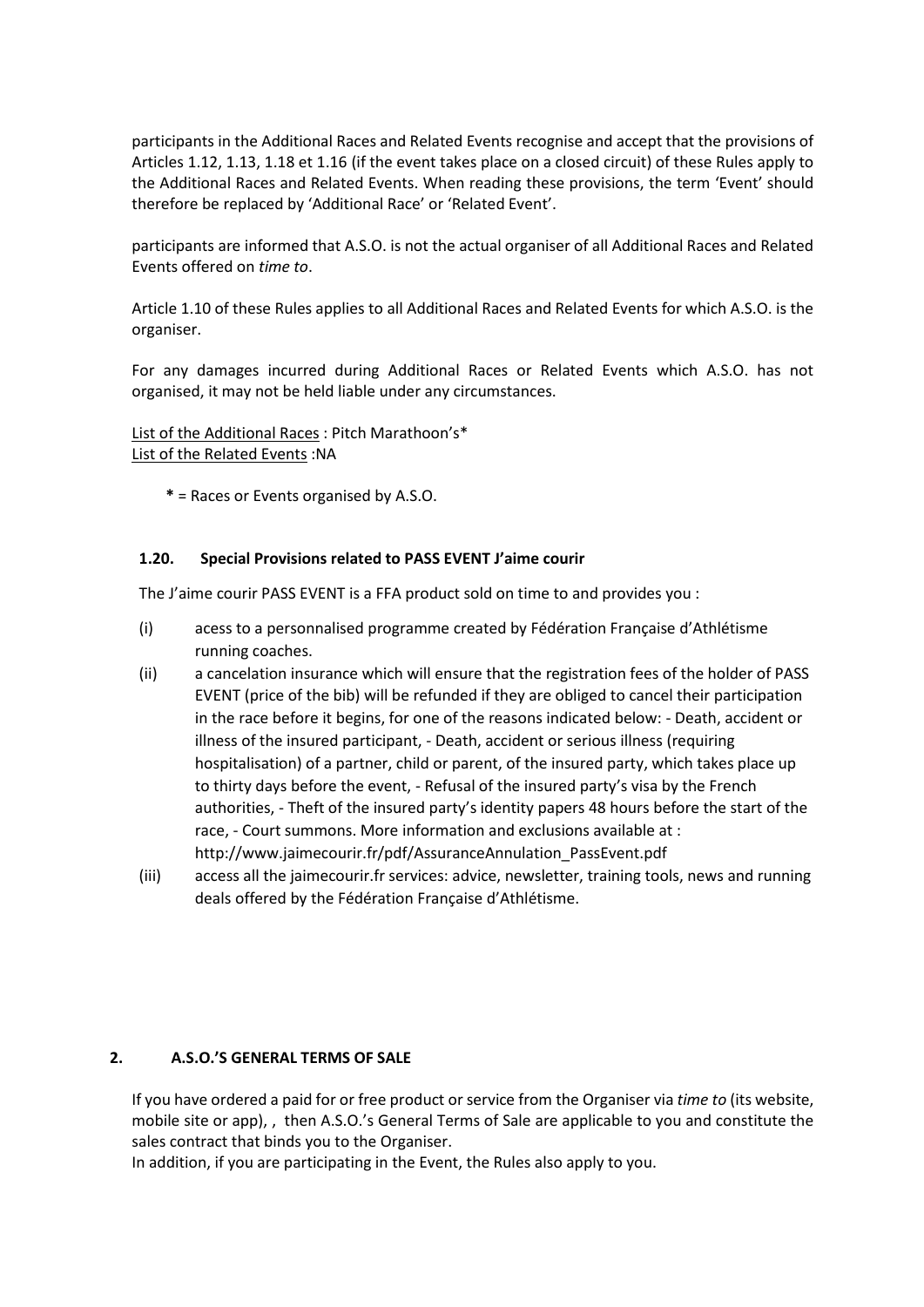## **2.20. FIELD OF APPLICATION**

A.S.O.'s General Terms of Sale are not applicable to the goods and services that you have acquired, by any means whatsoever, from third parties, whether these third parties be appointed or licensed by the Organiser or not. The products and services covered by A.S.O.'s General Terms of Sale are only those provided directly by the Organiser and ordered via *time to*. It is therefore expressly reminded that the Travel Services do not enter in the scope of the present A.S.O.'s General Terms of Sale.

#### **2.21. PRICES**

Offers of products and services are valid as long as they are visible on the www.timeto.com site. The prices displayed exclude postage and packaging costs and any other specific services that you may have signed up for.

The price of the race numbers are given in the Rules. The Organiser reserves the right to organise special offers outside the price brackets, establishing special rates for a given period.

The prices of products and services is given in euros, including all taxes, at the rate applicable on the day of the order. The prices do not include postage costs, gift wrapping, any special offers and personal reductions ("promotional codes") given before the final approval of the order.

The prices consider French VAT applicable on the day of the order and any changes in the legal VAT rate will automatically be reflected in the product prices displayed on *time to*. However, prices cannot be modified once the user's order has been placed.

Orders destined for countries outside the European Union are not subject to French VAT. The prices displayed on *time to* for these orders, therefore, do not include tax. However, customs duties or other local taxes or import duties or State taxes may be payable. These duties and sums are not the responsibility of the Organiser and are payable by you. They are your entire responsibility, both in terms of making the declarations as well as any payments to the relevant authorities and/or bodies in the country of delivery. The Organiser recommends you contact the customs services for more information.

## **2.22. AVAILABILITY**

The availability of products and services is usually guaranteed. In the event that, after your order has been place, a product or service becomes totally or partially unavailable, the Organiser will inform you as soon as possible of this lack of availability and will give you the possibility either to have another product or service delivered which is of equivalent quality and price, or be refunded the price of the service ordered within thirty (30) days following the request for a refund.

## **2.23. CONDITIONS FOR PLACING AN ORDER**

It is possible to place an order exclusively on *time to*:

- on line on the site [www.timeto.com](http://www.timeto.com/)
- On line via the *time to* app.

No order sent by email or by post will be processed by the Organiser.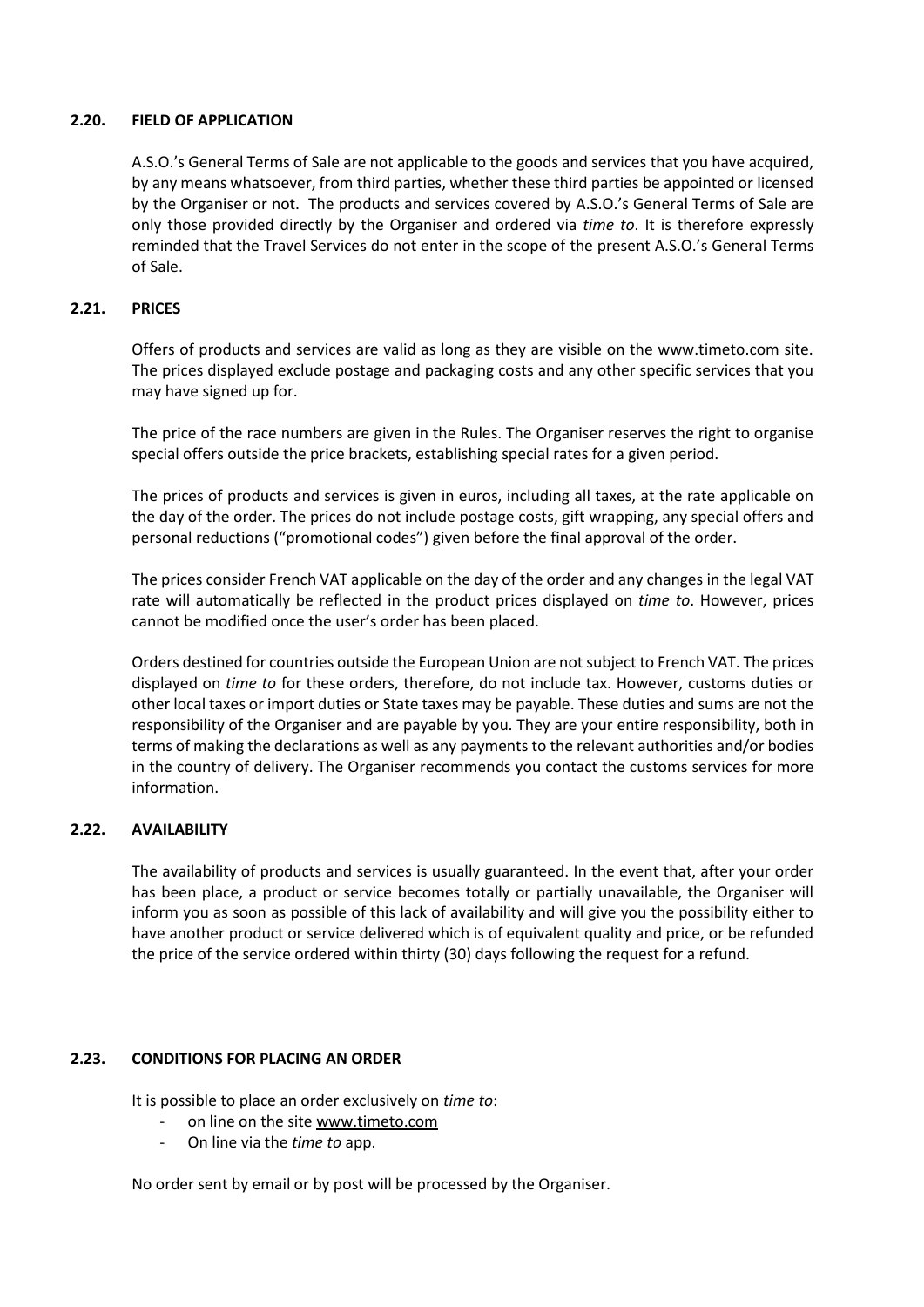When you place your order on *time to*, you must create a *time to* account and, as such, you must accept the *time to* Terms of Use and Confidentiality Policy.

You can confirm your order after having selected the products to be added to your basket. Before confirming the order, you should check the contents of your basket (reference numbers and quantity of products and services) before confirming and accepting these A.S.O.'s General Terms of Sale and the Rules.

**The Organiser will confirm receipt of your order by sending you an order confirmation email including an order summary and your payment receipt.** 

## **2.24. PAYMENT METHODS**

Other than in exceptional circumstances, only on-line payments by bank card using the *time to* registration form are authorised.

Online payments to *time to* are made cash and via a secure payment platform, which has specific control measures in order to guarantee the security of purchases made on *time to* and to combat fraud.

The details of your bank card you provide when you place your order will never be communicated unencrypted on the internet network: they are encrypted using an SSL security protocol.

## **2.25. SENDING AND DELIVERY OF PRODUCTS AND SERVICES**

With the exception of Event race numbers which must be collected in line with the terms defined in these Rules, products and services offered may be delivered according to price conditions given at the time of your order.

## **2.26. RIGHT TO CANCEL**

## **2.26.3. Purchase of leisure services or personalised products**

The term 'leisure services' refers to purchasing race numbers, catering tickets, etc. You have no right to cancel the purchase of leisure services which must be provided on a date or according to a specific time period, in line with legal provisions set out in Article L.221-28 of the French Consumer Code as follows:

"*The right of withdrawal cannot be exercised for following contracts:*

*[....]*

*3 ° Contract supplying of goods made to the consumer's specifications or clearly personalized [...]*

*12 ° Contract providing accommodation services, other than residential accommodation, goods transport services, car rental, catering or leisure activities that must be provided at a specified date or period;* "

## **2.26.4. Purchase of non-personalised merchandising products and other articles**

In line with the legal provisions in force, you have, for non-personalised merchandising, a period of thirty (30) days from receiving or collecting the merchandising product sold by the Organiser to cancel your order. You may exercise the right to cancel without having to justify your reasons nor having to pay any penalty and request the Organiser to refund the product ordered. This right does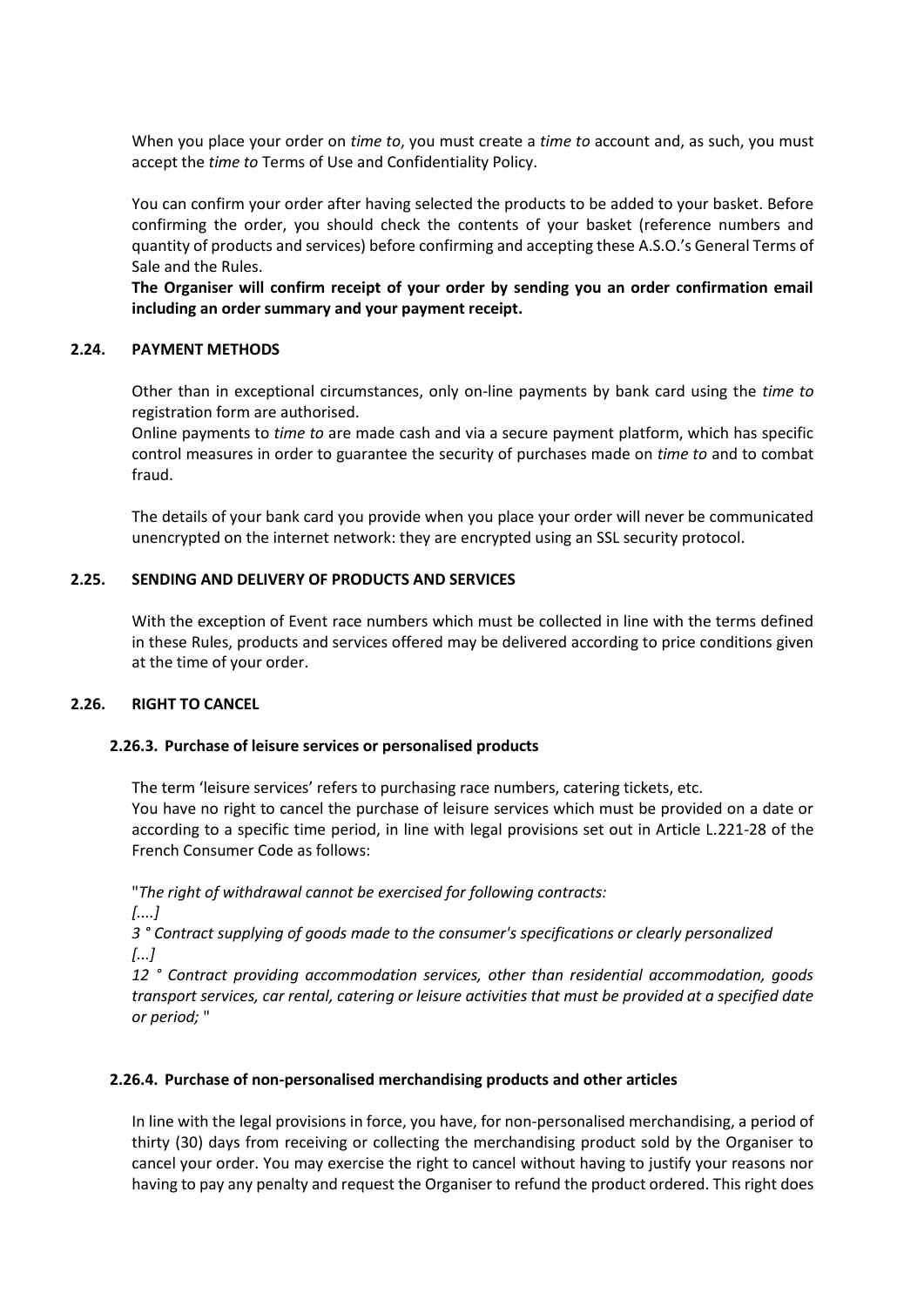not apply to personalised items or articles produced on demand (such as personalised printed Tshirts, engraved medals, photo or video packs).

You can exercise your right to cancel by contacting the customer services department of A.S.O. at runmsm@aso.fr which will inform you of the procedures to follow. You can also send a request by post to Customer Services at A.S.O.'s address.

Your request to cancel must reach A.S.O. no later than fourteen (14) days after collection or receipt of the order. You then have a further fourteen (14) days to send back the product(s) concerned by the return to the following address:

Amaury Sport Organisation (A.S.O.) Customer Services – EGP, 40-42 Quai du Point du Jour 92100 Boulogne-Billancourt FRANCE

## **Sample form to exercise your right of withdrawal**

*(Please complete and return this form only if you wish to withdraw from the contract.)*

To the attention of Amaury Sport Organisation

Postal address : Amaury Sport Organisation – Run in Mont Saint Michel Service Clients – Droit de rétractation, 40 quai du point du Jour, 92100 Boulogne-Billancourt France

Email address : runinmsm@aso.fr

I hereby notify you of my withdrawal from the contract for the sale of the goods (\*) / for the provision of services (\*) as follows :

\_\_\_\_\_\_\_\_\_\_\_\_\_\_\_\_\_\_\_\_\_\_\_\_\_\_\_\_\_\_\_\_\_\_\_\_\_\_\_\_\_\_\_\_\_\_\_\_\_\_\_\_\_\_\_\_\_\_\_\_\_\_\_\_\_\_\_\_\_\_\_\_\_\_\_\_\_\_\_

Ordered on the  $(*)$ /received on the  $(*)$  :

Customer name :\_\_\_\_\_\_\_\_\_\_\_\_\_\_\_\_\_\_\_\_\_\_\_\_\_\_\_\_\_\_\_\_\_\_\_\_\_\_\_\_\_\_\_\_\_\_\_\_\_\_\_\_\_\_\_\_\_\_\_

Customer postal address :

Customer signature :

 $Date:$ 

(\*) Delete as appropriate

**Refund in the event of cancellation**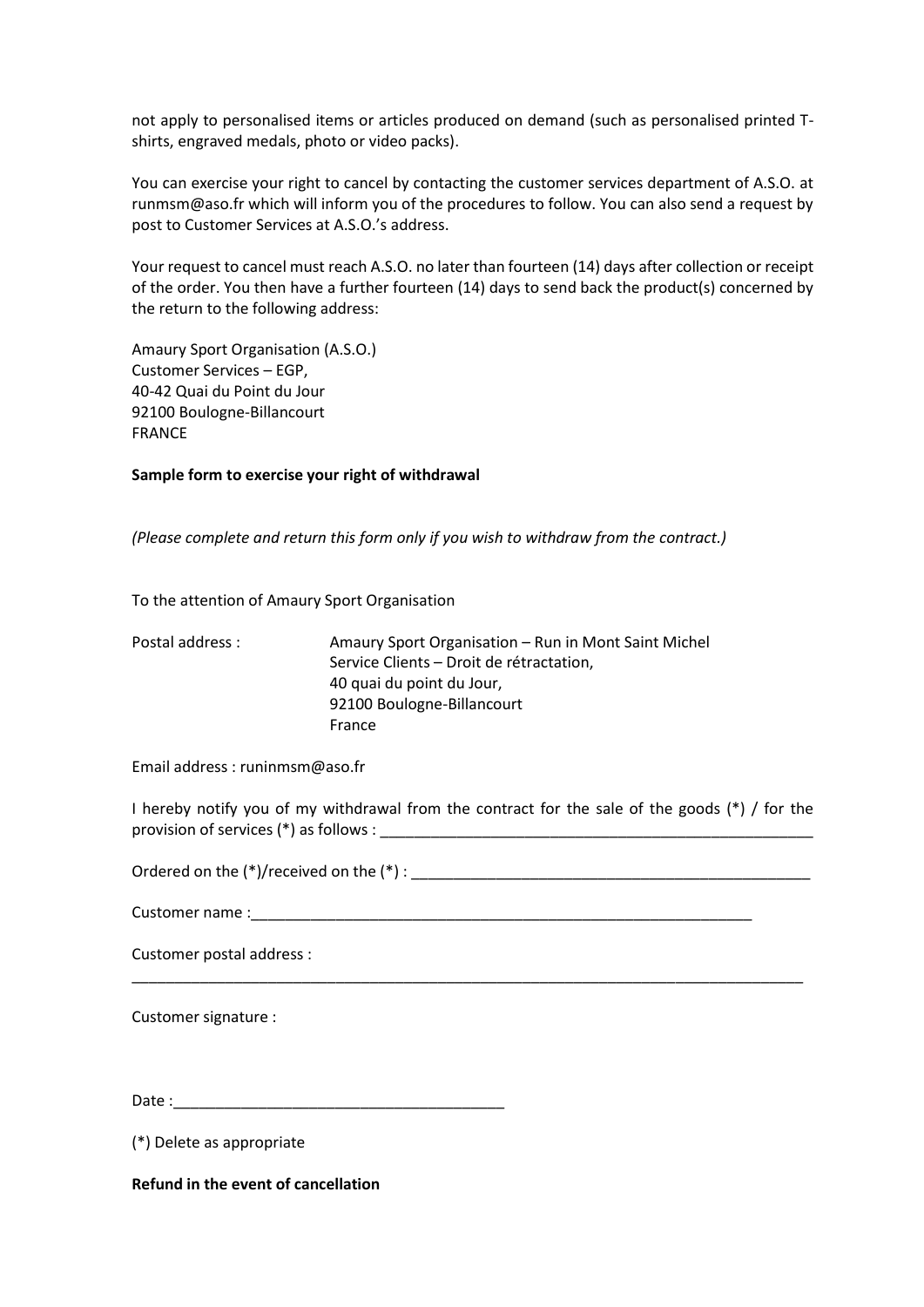In the event that you exercise your right to cancel and obtain a refund within the time periods mentioned above, only the price of the product(s) bought and postage costs will be refunded. The price of returning the goods is at your own cost. The products must be returned intact, in perfect resale condition and in their original packaging. Articles which are returned incomplete, damaged, or soiled by the user/consumer will not be accepted or refunded. You must include a copy of your receipt with your return.

If you exercise your right to cancel, the Organiser will proceed to refund the amounts paid (including delivery costs) no later than fourteen (14) days after the date on which A.S.O. is informed of the decision by the user/consumer to cancel. The date of refund may be delayed until the products are returned or until you have provided proof of the products being sent, the date of the first of these being the date used.

The refund will be made using the same payment method that was used for the order.

The Organiser is not bound to refund additional costs if you specifically chose a delivery method which is more expensive than the standard delivery on offer.

In the event of abnormal or abusive returns, the Organiser reserves the right to refuse any later orders.

In terms of products and services bought from third parties through the Organiser, you should refer to the General Terms of Sale of the third party. The Organiser cannot be held liable in this regard.

## **2.27. PRODUCT CONFORMITY AND LEGAL GUARANTEE**

For products that you have bought from the Organiser and via *time to*, the Organiser is liable for defects in the conformity of the product, covered by the contract, under the terms of Article L.221- 4 and following of the French Consumer Code and any hidden defects of the item sold under the terms set out in Articles 1641 and following of the French Civil Code. In terms of the warranty against hidden defects, you may decide to implement this warranty in the sense of Article 1641 of the French Civil Code.

Please note: For products bought from third parties, such as the photo pack, you must contact the seller in question to exercise your rights. The Organiser cannot act as a substitute for the vendor.

## **2.28. RESPONSABILITY - FORCE MAJEURE**

The Organiser agrees to describe the services and products offered on the *time to* site as accurately as possible. However, the Organiser's may not be held liable in the event that it is unable to implement its obligations due to an unpredictable and insurmountable event act by a third party to the contract or in the event of force majeure as defined by Article 1218 of the French Civil Code and by French jurisprudence. Similarly, the Organiser may not be held liable for any inconvenience or damage inherent in the use of the internet, particularly due to a lack of service, external intrusion or the presence of computer viruses.

## **2.29. PERSONAL DATA**

By ordering a product or services relating to the Event from the Organiser, you will be required to provide certain information, particularly during your registration for the Event, in addition to the information you have communicated to *time to*. Some of this information may enable you to be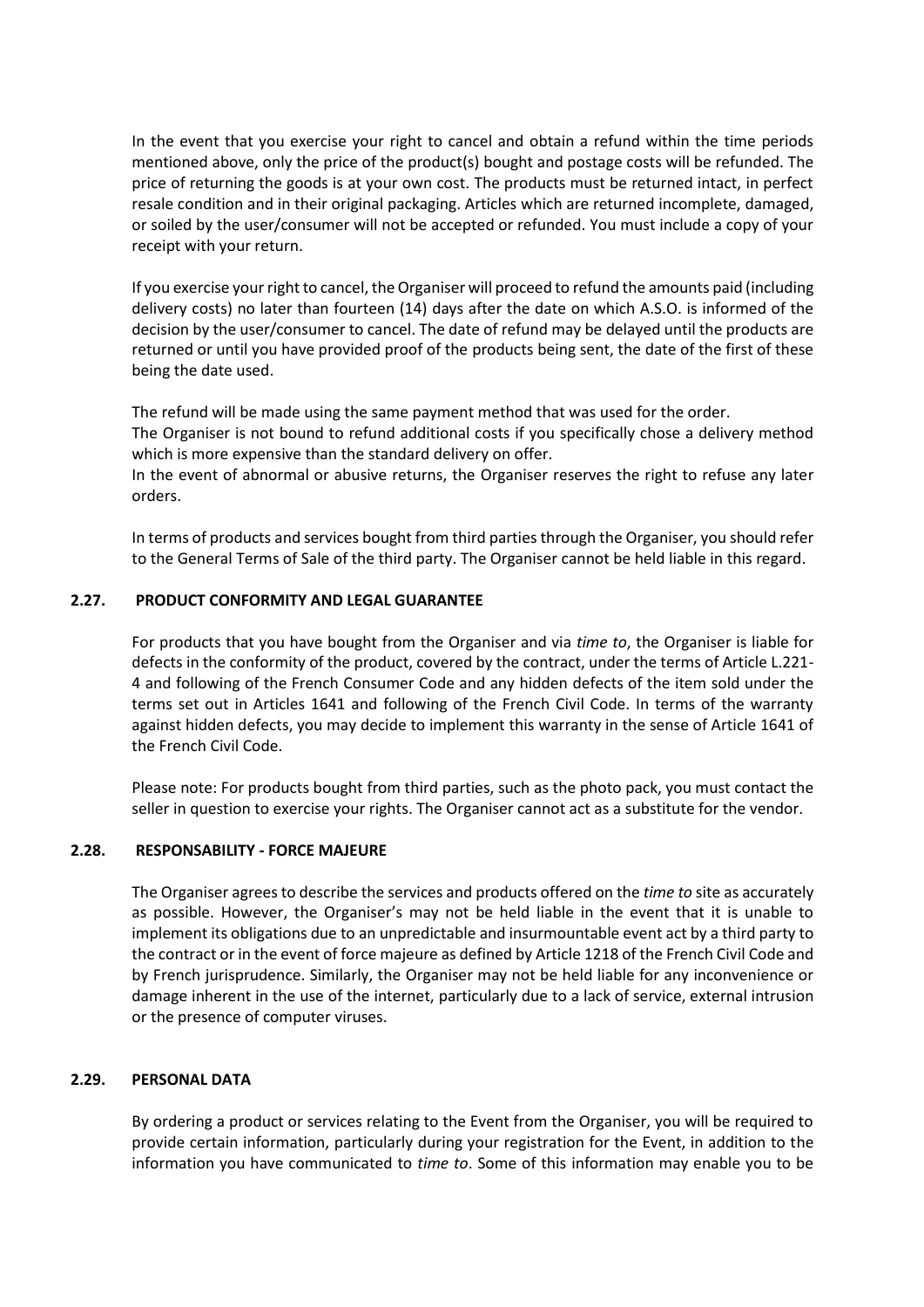identified, directly or indirectly, and may be considered as personal data in the sense of the applicable data protection regulation.

Generally speaking, personal data which are communicated are destined for the Organiser's approved staff, who are responsible for processing this information, and for any sub-contractors.

The Organiser collects this information for specific purposes, in line with the applicable legal provisions and with your consent, notably for the purposes of:

- Enabling the creation, management and access to your account;
- Providing the information and services requested and, notably, to enable you to register for Events proposed on *time to*, and to enable the sale of products and services on *time to*;
- Enabling the processing, monitoring and management of your registration for Events;
- Proposing personalised services regarding the information provided on your profile, and particularly advice and training programmes;
- Facilitating debt collection and combating fraud;
- Enabling the management, modification and improvement of the Organiser's products and services;
- Sending emails or publishing messages in order to provide you with useful information such as confirmation of your order, updates, newsletters on the Organiser's activities.
- Sending emails or text messages to provide you with information, announcements, or updates relating to the Event for which you have registered.
- Collecting information, particularly through surveys, polls, or questionnaires that the Organiser sends you.
- Ensuring compliance with applicable legal and regulatory provisions, notably in terms of medical contra-indications against participation by a participant in the Event;
- Sending emails or text messages to inform you of other events that might be of interest, in light of the information provided on your profile;
- Enabling the management, modification and improvement of the Organiser's services;
- Sending emails or text messages to communicate special offers, adverts or other commercial communications from partners of our Event.
- Enabling participants to communicate amongst themselves.
- Organising lotteries and competitions and allowing you to register and take part in them.
- Ensure the health security of participants by simply consulting a document attesting to the participant's non-infection with COVID-19.For any other purposes specified when your data are collected.
- Informing you of your results, sending you your certificates;
- For any other purposes specified when your data are collected.

## **Data sharing**

The Organiser may share your data with third parties.

The Organiser may divulge data to its subsidiaries and affiliates, and in this case, their use is subject to the present terms.

If you have ordered products or services from our partners through the Organiser, the Organiser may share your data with these partners in order to meet your request. These third parties may send you communications, correspondence and emails.

If you have agreed, when ordering a product or service relating to the Event, to receive communications from Event Partners, they may send you communications, correspondence and emails.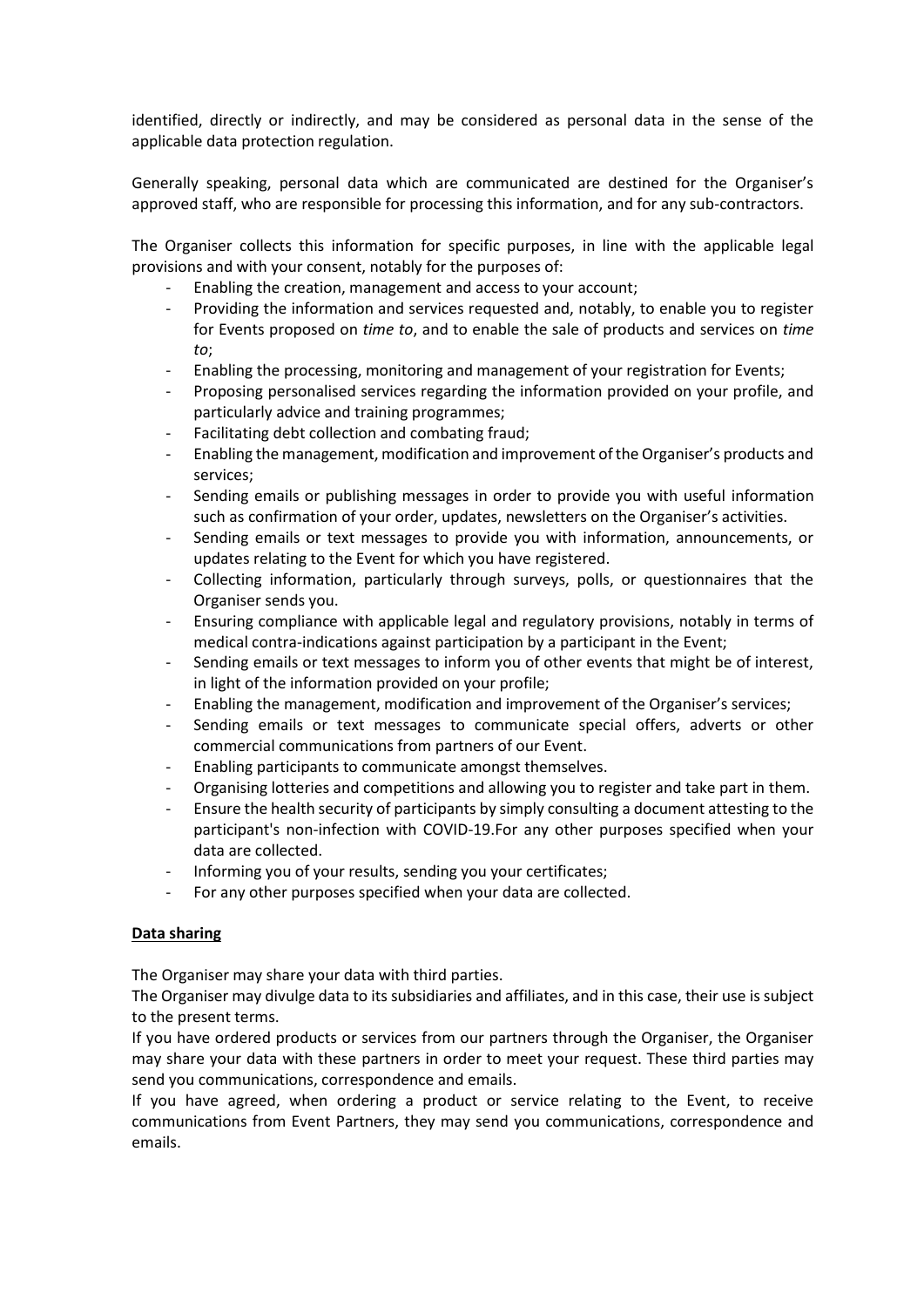Finally, the Organiser may share data that you have provided to us with our suppliers, service providers, sub-contractors or agents responsible for certain tasks on the Organiser's behalf. For example, these providers may include the timekeeper, the race number manufacturer, and the company responsible for medical assistance. These partners have agreed to maintain the confidentiality, security and integrity of the Data.

The Data are hosted outside the European Union, in the United States.

You may receive telephone calls and/or letters, emails or text messages regarding special offers from commercial partners of the Organiser, to whom the Data may be communicated and sold for commercial purposes, on the condition that you have checked the box to this effect when you order on *time to*. In any case, participants may oppose this in your "My Account" area or according to the terms set out below.

Pursuant to the Law of 6 January 1978 on Data Protection and Freedom of Information, you have the right to query, access, rectify and oppose for legitimate reasons all the Data which concerns you as well as the right to oppose commercial marketing from the Organiser and/or its commercial partners. You also have the right to create specific or general directives about the retention, removal and communication of your Data after your death.

You can exercise all these rights by filling the form available on : [https://www.timeto.com/en-](https://www.timeto.com/en-GB/gestion-des-demandes)[GB/gestion-des-demandes](https://www.timeto.com/en-GB/gestion-des-demandes) or by sending an email to [: dpoaso@aso.fr,](mailto:dpoaso@aso.fr) or by post, accompanied by a copy of the signed identity document, addressed to:

Amaury Sport Organisation (A.S.O) DPO – Run in Mont-Saint-Michel 40-42 Quai du Point du Jour 92100 Boulogne-Billancourt FRANCE

Your requests will be taken be considered as soon as possible. You may be asked to prove your identity.

Commercial communications – the right of opposition

If you are concerned by telephone marketing, you may also oppose the use of your telephone number by registering for free on the website [www.bloctel.fr.](http://www.bloctel.fr/)

If you are concerned about email prospection, you can also change or unsubscribe from newsletters by going directly to your "My Account" area on the site <https://www.timeto.com/> and clicking on the link "My Newsletters".

If you are concerned by SMS marketing you can also unsubscribe by (i) sending "STOP SMS" to 36007 or (ii) going directly to your "My Account" area and by clicking on "My Newsletters".

## **ORGANISER'S CONTACT DETAILS – LEGAL INFORMATION**

The Organiser and publisher of the site [https://www.timeto.com/sports/running/run-in-mont](https://www.timeto.com/sports/running/run-in-mont-saint-michel-by-harmonie-mutuelle)[saint-michel-by-harmonie-mutuelle](https://www.timeto.com/sports/running/run-in-mont-saint-michel-by-harmonie-mutuelle) is Amaury Sport Organisation (A.S.O.), a French *Société Anonyme* with a share capital of €61,200,240, registered at the RCS de Nanterre under number 383 160 348, and whose headquarters are located in Boulogne-Billancourt (92100) France, 40-42 Quai du Point du Jour, represented by its Managing Director, Yann le Moënner.